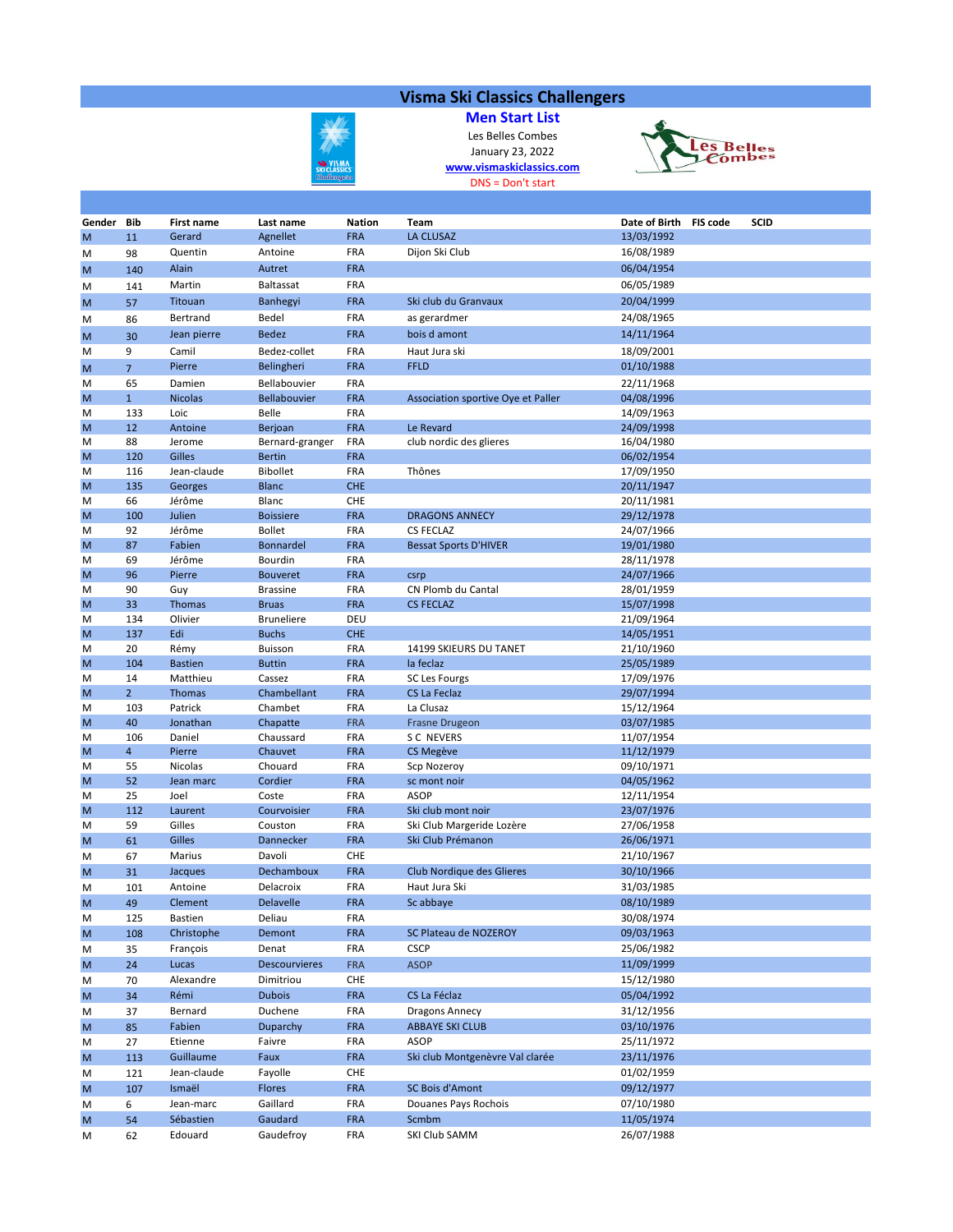| M      | 64        | Benjamin      | Genod          | <b>FRA</b>               | <b>USCB</b>                          | 11/06/1993 |
|--------|-----------|---------------|----------------|--------------------------|--------------------------------------|------------|
| M      | 80        | Camille       | Gest           | <b>FRA</b>               | 07240                                | 15/04/1988 |
| M      | 16        | Mathieu       | Goalabre       | <b>FRA</b>               | Ski Club Queyras                     | 21/03/2000 |
| M      | 17        | Paul          | Goalabre       | <b>FRA</b>               | Team Nordic Expérience               | 26/09/1991 |
| M      | 105       | Klaus         | Hanke          | <b>FRA</b>               | Premanon Ski Club                    | 23/01/1968 |
| M      | 82        | François      | Heroult        | <b>FRA</b>               | 99999 CLUB FFS                       | 24/08/1971 |
| M      | 138       | Alexandre     | Hubert         | <b>CHE</b>               |                                      | 16/01/1974 |
| M      | 22        | Frédéric      | Ischard        | FRA                      | <b>ASCO</b>                          | 25/12/1983 |
| M      | 81        | François      | Janod          | <b>FRA</b>               | 99999                                | 20/06/1972 |
| M      | 5         | Nathan        | Jouannon       | FRA                      | CSPSV2                               | 09/01/2000 |
| M      | 126       | Golwen        | Kauffmann      | <b>FRA</b>               |                                      | 10/03/1983 |
| M      | 45        | Nicolas       | Krempp         | <b>FRA</b>               | Molsheim Ski Nordique                | 07/07/1969 |
| M      | 95        | Virgile       | Lampert        | <b>FRA</b>               | <b>CSRP</b>                          | 24/08/1990 |
| M      | 48        | Jean-françois | Lecoultre      | <b>FRA</b>               | Olympic mont d'or                    | 02/02/1975 |
| M      | 39        | <b>Benoit</b> | Locatelli      | <b>FRA</b>               | esss                                 | 13/02/1969 |
| M      | 15        | Émilien       | Louvrier       | FRA                      | Ski club les Verrières la Cluse      | 01/06/1999 |
| M      | 91        | Hugo          | Lyaudet        | <b>FRA</b>               | Cormaranche-en-Bugey                 | 16/02/1995 |
| M      | 28        | Thibaut       | Magne          | FRA                      | Bessat Sport d'Hiver                 | 12/03/1981 |
| M      | 8         | Téo           | Martinet       | <b>FRA</b>               | Haut Jura Ski                        | 11/10/2001 |
| M      | 117       | Roland        | Matarese       | FRA                      | <b>U.S.SAINT EGREVE</b>              | 31/01/1957 |
| M      | 99        | Pierre-yves   | Mauron         | <b>FRA</b>               | <b>DIJON SKI CLUB</b>                | 14/11/1975 |
| M      | 132       | Eric          | Mercier        | CHE                      |                                      | 03/11/1983 |
| M      | 46        | Mathieu       | Michel         | <b>FRA</b>               | <b>Mont Noir</b>                     | 25/02/1976 |
| M      | 38        | Guillaume     | Michet         | FRA                      | <b>Dragons Annecy</b>                | 18/09/1981 |
| M      | 56        | Serge         | Mignot         | <b>FRA</b>               | Ski Amical Méaudrais                 | 26/09/1980 |
| M      | 3         | <b>Brice</b>  | Milici         | FRA                      | <b>CS MEGEVE</b>                     | 09/09/2000 |
| M      | 23        | Jean-marc     | Monney         | <b>FRA</b>               | asop                                 | 21/04/1970 |
| M      | 32        | Philippe      | Morel          | <b>FRA</b>               | club nordique plomb du cantal        | 06/01/1962 |
| M      | 128       | Eric          | Mougin         | <b>FRA</b>               |                                      | 26/03/1972 |
| M      | 84        | Gilles        | Mussillon      | FRA                      | Abbaye ski club                      | 08/06/1963 |
| M      | 94        | Jean-marc     | Negro          | <b>FRA</b>               | <b>CS MONT BLANC</b>                 | 27/04/1962 |
| M      | 51        | Julien        | Neveux         | FRA                      | <b>SC MONT NOIR</b>                  | 08/02/1982 |
| M      | 50        | Yohann        | <b>Neveux</b>  | <b>FRA</b>               | <b>SC Mont Noir</b>                  | 08/02/1982 |
| M      | 129       | Fabrice       | Noel           | FRA                      |                                      | 07/12/1965 |
| M      | 60        | John          | Paget          | <b>FRA</b>               | Ski Club Morbier Bellefontaine Morez | 22/08/1996 |
| M      | 43        | Thibaud       | Paget          | FRA                      | haut jura ski                        | 23/02/1997 |
| M      | 139       | Louis         | Pagnier        | <b>FRA</b>               |                                      | 10/07/1991 |
| M      | 58        | Florian       | Panier         | FRA                      | ski club les verrieres la cluse      | 26/11/1977 |
| M      | 115       | Yves          | Panier         | <b>FRA</b>               | ski-club verrières la cluse          | 25/09/1954 |
| M      | 21        | Frederic      | Pasteur        | FRA                      | Abbaye SC                            | 04/04/1972 |
| M      | 89        | Fabien        | Pellegrini     | <b>FRA</b>               | <b>CLUB NORDIC DES GLIERES</b>       | 20/09/1973 |
| M      | 102       | Pep           | Pepke          | <b>FRA</b>               | HJS                                  | 28/02/1952 |
| M      | 109       | Xavier        | Perillaud      | <b>FRA</b>               | SKI CLUB DU PLAEATEU DE NOZEROY      | 09/11/1975 |
| M      | 122       | Claude        | Perrier        | FRA                      |                                      | 29/01/1952 |
| M      | 131       | <b>Gilles</b> | Perrot         | <b>FRA</b>               |                                      | 12/02/1972 |
| M      | 36        | Raymond       | Petit-maire    | <b>FRA</b>               | Csrp Pontarlier                      | 27/10/1957 |
| M      | 29        | <b>Boris</b>  | Petroff        | <b>FRA</b>               | <b>Biathlon club Montesson</b>       | 03/08/1949 |
| M      | 114       | Jacques       | Piepenbring    | FRA                      | SKI NORDIQUE CHARTREUSE              | 17/07/1965 |
| M      | 118       | <b>Didier</b> | Pillard        | <b>FRA</b>               | <b>US GIRON</b>                      | 18/02/1964 |
| M      | 53        | Xavier        | Poirot         | FRA                      | SC Ranspach                          | 28/11/1980 |
| M      | 124       | David         | Poletti        | <b>FRA</b>               |                                      | 29/08/1987 |
| M      | 97        | Jean-michel   | Pourchet       | FRA                      | <b>CSRP</b>                          | 14/08/1959 |
| M      | 93        | Pierre        | Pouzadoux      | <b>FRA</b>               | <b>CS LA FECLAZ</b>                  | 26/09/1965 |
| M      | 127       | Étienne       | Prénas         | <b>FRA</b>               |                                      | 05/11/1978 |
| M      | 143       | Pierre        | Primet         | <b>FRA</b>               |                                      | 19/08/1968 |
| M      | 26        | Lilian        | Querry         | FRA                      | <b>ASOP</b>                          | 31/12/1995 |
| M      | 110       | Pierre        | Racle          | <b>CHE</b>               | Ski Club Grandvaux                   | 28/04/1988 |
| M      | 142       | Abel          | Roussel        | FRA                      |                                      | 09/12/1971 |
| M      | 63        | Quentin       | Saintot        | <b>FRA</b>               | <b>Team Exski</b>                    | 29/08/1999 |
| M      | 47        | Stevenson     | Savart         | FRA                      | Olympic Mont d'or                    | 11/05/2000 |
| M      | 44        | Youri         | Schmitt        | <b>FRA</b>               | Haut jura ski                        | 09/12/2001 |
|        | 83        | Lionel        | Senot          | FRA                      | ABBAYE SKI CLUB                      | 19/01/1972 |
| M<br>M | 130       | Pierre        | Terret         | <b>FRA</b>               |                                      | 01/12/1981 |
|        | 41        | Xavier        | Thevenard      | FRA                      | <b>HAUT JURA SKI</b>                 | 06/03/1988 |
| M<br>M | 136       | Pascal        | Thizy          | <b>FRA</b>               |                                      | 14/04/1968 |
|        |           | Etienne       | Thomet         |                          |                                      | 16/11/1998 |
| M<br>M | 68<br>123 | Fabien        | <b>Tilliet</b> | <b>FRA</b><br><b>FRA</b> |                                      | 03/03/1980 |
|        | 10        | Bjørn         | Toft           | CHE                      | Københavns skiklub                   | 05/12/1981 |
| M      |           |               |                |                          |                                      |            |